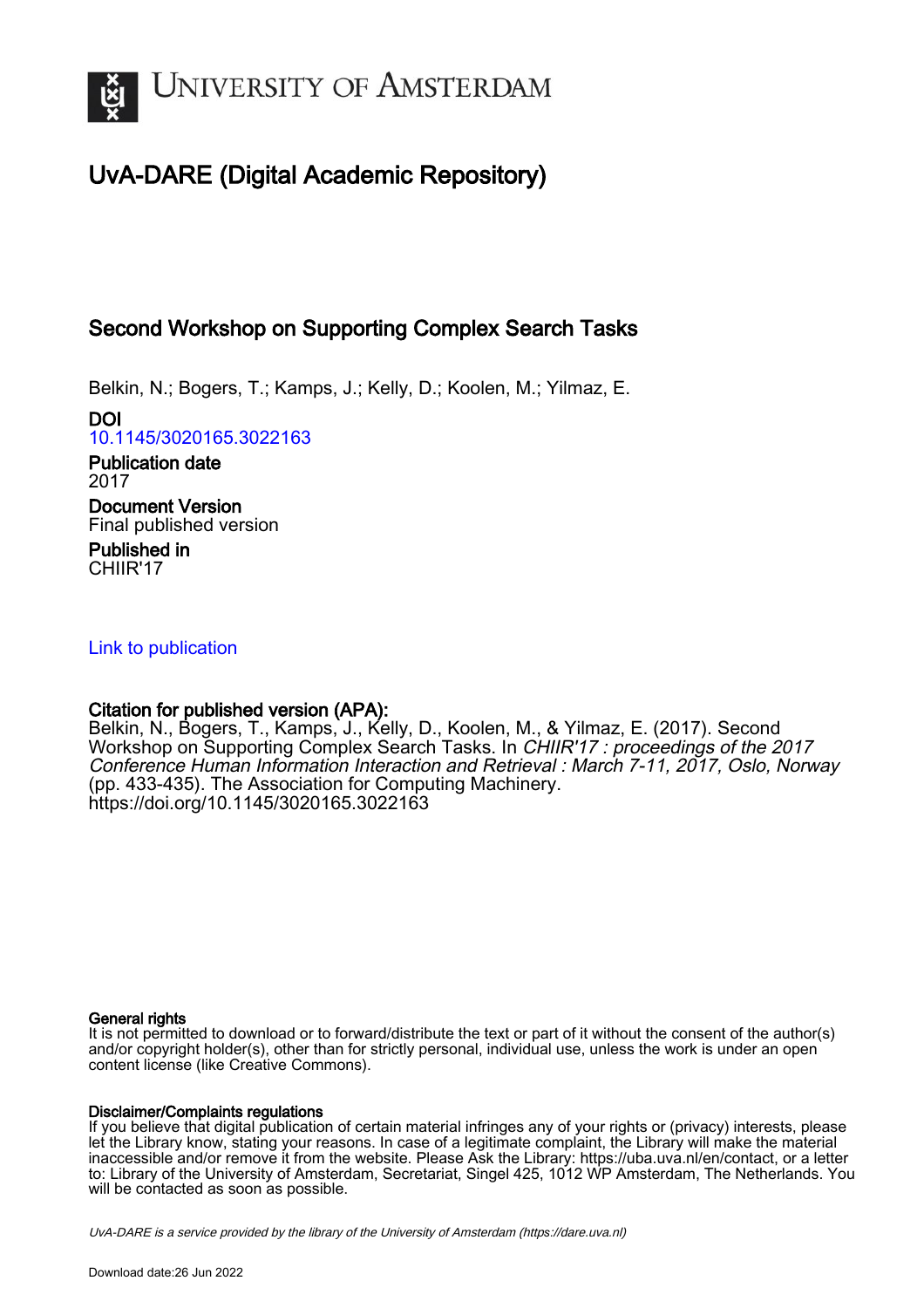## **Second Workshop on Supporting Complex Search Tasks**

Copenhagen

Nick Belkin Toine Bogers Jaap Kamps Diane Kelly Marijn Koolen<sup>∗</sup> Emine Yilmaz Rutgers Aalborg Univ. University of Univ. Tennessee Huygens ING University College<br>
University Copenhagen Amsterdam Knoxville Amsterdam London

### ABSTRACT

There is broad consensus in the field of IR that search is complex in many use cases and applications, both on the Web and in domain specific collections, and both professionally and in our daily life. Yet our understanding of complex search tasks, in comparison to simple look up tasks, is fragmented at best. The workshop addresses many open research questions: What are the obvious use cases and applications of complex search? What are essential features of work tasks and search tasks to take into account? And how do these evolve over time? With a multitude of information, varying from introductory to specialized, and from authoritative to speculative or opinionated, when to show what sources of information? How does the information seeking process evolve and what are relevant differences between different stages? With complex task and search process management, blending searching, browsing, and recommendations, and supporting exploratory search to sensemaking and analytics, UI and UX design pose an overconstrained challenge. How do we evaluate and compare approaches? Which measures should be taken into account? Supporting complex search tasks requires new collaborations across the fields of CHI and IR, and the proposed workshop will bring together a diverse group of researchers to work together on one of the greatest challenges of our field.

#### 1. INTRODUCTION

One of the current challenges in information access is supporting complex search tasks. A user's understanding of the information need and the overall task develop as they interact with the system. Supporting the various stages of the task involves many aspects of the system, e.g. interface features, presentation of information, retrieving and ranking. Many search systems treat the search process as a series of identical steps of submitting a query and consulting documents. Yet information seeking research has shown that users go through different phases in their search sessions,

*CHIIR '17 March 07-11, 2017, Oslo, Norway*

ACM ISBN 978-1-4503-4677-1/17/03.

DOI: <http://dx.doi.org/10.1145/3020165.3022163>

from exploring and identifying vague information needs, to focusing and refining their needs and search strategies, to finalizing their search. To be able to support exploring and discovering strategies we need to understand the characteristics of different tasks including open-ended, leisure-focused sessions. This is a highly complex problem that touches upon and bridges areas of information seeking, interactive information retrieval, system-centered (ranking, evaluation) and user interface design.

The background for this workshop is derived from the Interactive Track (2014–2016) of the Social Book Search Lab at CLEF [\[8\]](#page-3-0), which investigates scenarios with complex book search tasks and develops systems and interfaces that support the user through the different stages of their search process. But the aims of the workshop are broader and addresses all aspects of supporting complex search tasks.

#### <span id="page-1-0"></span>2. GOALS AND OBJECTIVES

The overall goal of the workshop is to create and foster an interdisciplinary forum where researchers can exchange and contribute to the development of alternative experiments and prototypes. The main aim is to better understand how to support complex search tasks, addressing many open research questions to be explored, including:

- Context What are the obvious use cases and applications of complex search? In what sense are these "complex"? What generic characteristic do they share? How can search become an integral part of its context, and the context integral part of search?
- Tasks What are essential features of work tasks and search tasks to take into account? And how do these evolve over time? How can complex tasks be decomposed into manageable sub-tasks, and partial results composed into comprehensive answers? How can we monitor and support task progress?
- Heterogeneous sources With a multitude of information, varying from introductory to specialized, and from authoritative to speculative or opinionated, when to show what sources of information? When to show more or other types of information than directly requested by the searcher? Do we know when the user has gotten enough?
- Search process How does the information seeking process evolve and what are relevant differences between different stages? What search tactics and search strategies

<sup>∗</sup>Corresponding organizer.

Permission to make digital or hard copies of part or all of this work for personal or classroom use is granted without fee provided that copies are not made or distributed for profit or commercial advantage and that copies bear this notice and the full citation on the first page. Copyrights for third-party components of this work must be honored. For all other uses, contact the owner/author(s).

c 2017 Copyright held by the owner/author(s).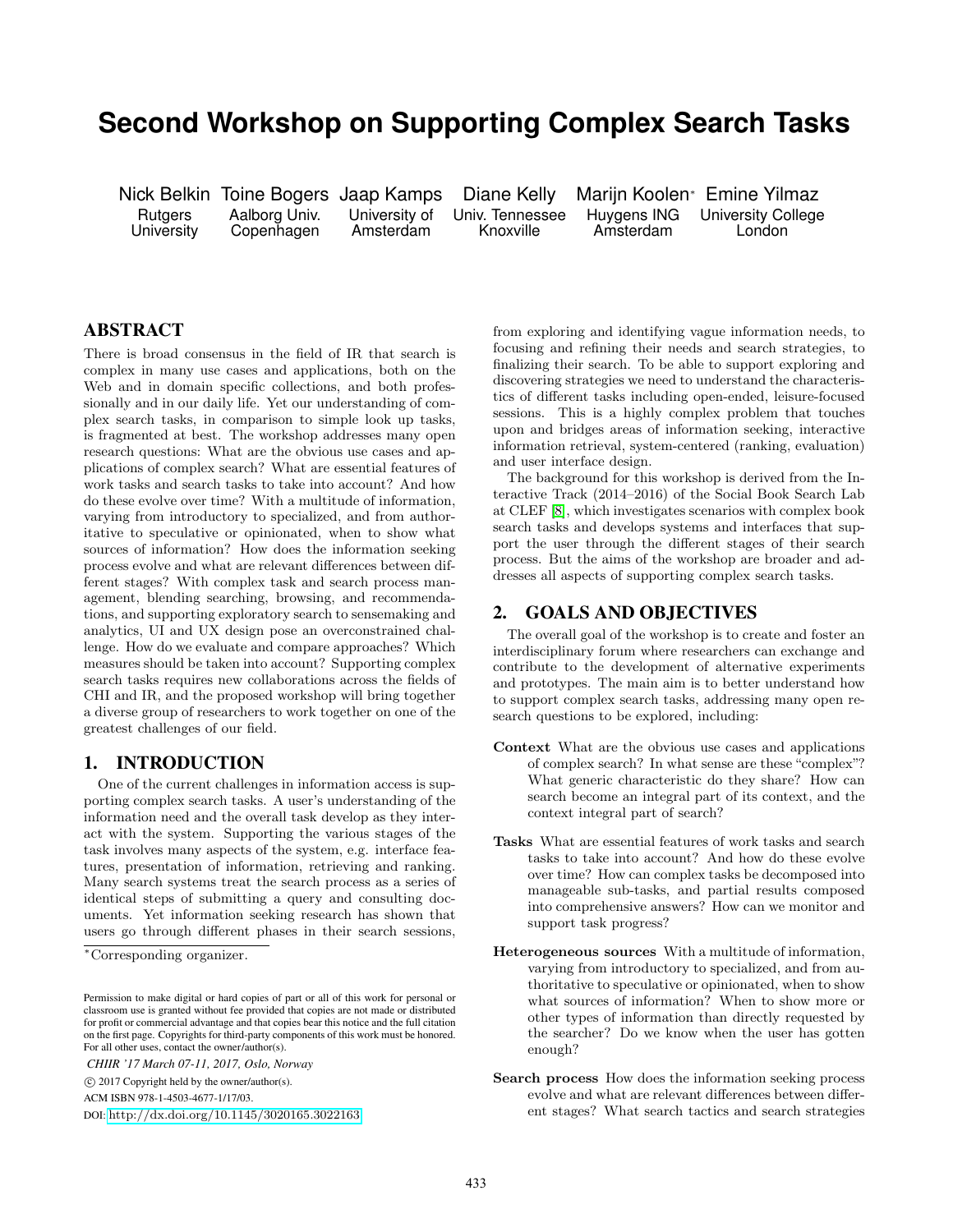are effective? How can we promote the use of effective search strategies? How does the information need evolve and what are relevant success criteria for the end result and intermediate steps? How can we cast these as effective complex queries, and how to (interactively) construct such queries?

- UI and UX Does the need of complex task and search process management, blending searching, browsing, and recommendations, and supporting exploratory search to sense-making and analytics, make UI and UX design an over-constrained challenge? What affordances are required and in what stage of the search process? How can we make the search process transparent to the user? How and when does the initiative shift between system and user? How can interfaces support various user groups and their special needs?
- Evaluation How do we evaluate and compare approaches? How can we design realistic evaluation campaigns for interactive search? Can we carve out one or a range of generic aspects testable on a suitable benchmarks? Is there enough empirical evidence to ground simulated interactive search? What kind of novel retrieval models are needed to combine topical, contextual and preferential aspects?

#### 3. WORKSHOP FORMAT

SCST 2017 will be a half day workshop on supporting complex search tasks—a workshop proper where discussion is central, and all attendees are active participants.

We will start the workshop with a full round of introductions of all participants, making everyone feel welcome and part of the workshop. Then, the workshop continues with two short keynotes to set the stage and ensure all attendees are on the same page. One from an academic perspective, by Mark Hall (Edge Hill University, UK), and one from an industry perspective, by Jussi Karlgren (Gavagai, Sweden).

Next, we will have presentations of contributed papers, with each paper getting a 1-minute boaster and a poster presentation in an interactive poster session. There will be a light-weight submission format where authors can submit short  $2 + 1$  page research and position papers, allowing for max. 2 pages of narrative text and an additional page for tables/figures/notes/references. We will allow accepted papers to be extended to four pages in the camera-ready version, so that comments of the reviewers can be implemented in full.

The second half of the workshop consists of 3-4 breakout groups, seeded from the open research questions (see §[2\)](#page-1-0) and the contributed papers, each group thoroughly prepared by a chair who guides the discussion, with examples from relevant IR evaluation campaigns such as the TREC Session and Tasks Tracks and the SBS Interactive and Suggestion Tracks, and from concrete examples of complex support systems with their UX and UI challenges. One of the topics will be an Interactive IR task that is planned for the TREC Tasks Track.<sup>[1](#page-2-0)</sup> Finally, the breakout groups report to the audience and a panel of experts, with continued discussion on what we have learned.

The discussion will continue during a social event in a more informal way over food and drinks, deep into the Oslo night. The organizers have gained a proud reputation for their open and inclusive workshops, leading to new research collaborations, other workshops, and new evaluation tracks.

The workshop will bring together a varied group of researchers—bridging CHI and IR in a natural way—with experience covering both user and system centered approaches, to work together on the problem and potential solutions, and identify the *barriers* to success and work on ways of addressing them.

The format allows us deal with a relatively large number of participants while still preserving the interactive workshop character – the last edition at ECIR'15 had 41 paid registrations (and the head count was even higher on the day of the workshop).

All accepted papers will be published in the workshop proceedings (CEUR-WS). A report of the workshop including a summary of the break-out discussions will be published as a SIGIR Forum report.

#### 4. RELATED WORKSHOPS

This workshop is a follow-up to the first SCST workshop at ECIR 2015 ([\[5,](#page-3-1) [6\]](#page-3-2)) and is closely related to the Interactive Track of the CLEF Social Book Search Lab of 2015 and 2016 [\[7,](#page-3-3) [8\]](#page-3-0). The Interactive track is focused on the domain of book search, whereas the proposed workshop addresses issues around the search process and system interaction from a broader perspective.

Some of the organizers were involved in the SIGIR 2011 Workshop on "Entertain me" Supporting Complex Search Tasks [\[2\]](#page-2-1) and in the spin-off TREC Contextual Suggestion Track [\[3,](#page-3-4) [4\]](#page-3-5); in related discussion within the SWIRL '12: Strategic Workshop on Information Retrieval in Lorne [\[1\]](#page-2-2); and the NSF Task-Based Information Search Systems Workshop [\[9\]](#page-3-6). There is a broad research agenda emerging that attracts interest from research in all areas of HCI and IR.

The workshop builds on the results of the earlier discussion, and through the CLEF Social Book Search Lab [\[10\]](#page-3-7) has already been pushing this line of research with a range of user studies, novel user interfaces, and analysis of large scale social data. The workshop will be held to have a more focused discussion based on the results so far.

The workshop will provide a comprehensive overview of current work on supporting complex tasks in a variety of settings, and fosters new collaboration within across the fields of CHI and IR, on one of the most important topics in the coming years.

### 5. ACKNOWLEDGMENTS

We thank the CHIIR workshop chair Preben Hansen and the local organizers for their support. We also thank the programme committee members for their timely and constructive reviews.

#### REFERENCES

- <span id="page-2-2"></span>[1] J. Allan, B. Croft, A. Moffat, and M. Sanderson. Frontiers, Challenges, and Opportunities for Information Retrieval: Report from SWIRL 2012 the Second Strategic Workshop on Information Retrieval in Lorne. SIGIR Forum, 46(1):2–32, May 2012.
- <span id="page-2-1"></span>[2] N. J. Belkin, C. L. Clarke, N. Gao, J. Kamps, and J. Karlgren. Report on the SIGIR Workshop on "En-

<span id="page-2-0"></span><sup>1</sup> Information about the 2017 Tasks Track is available at <http://www.cs.ucl.ac.uk/tasks-track-2017/>